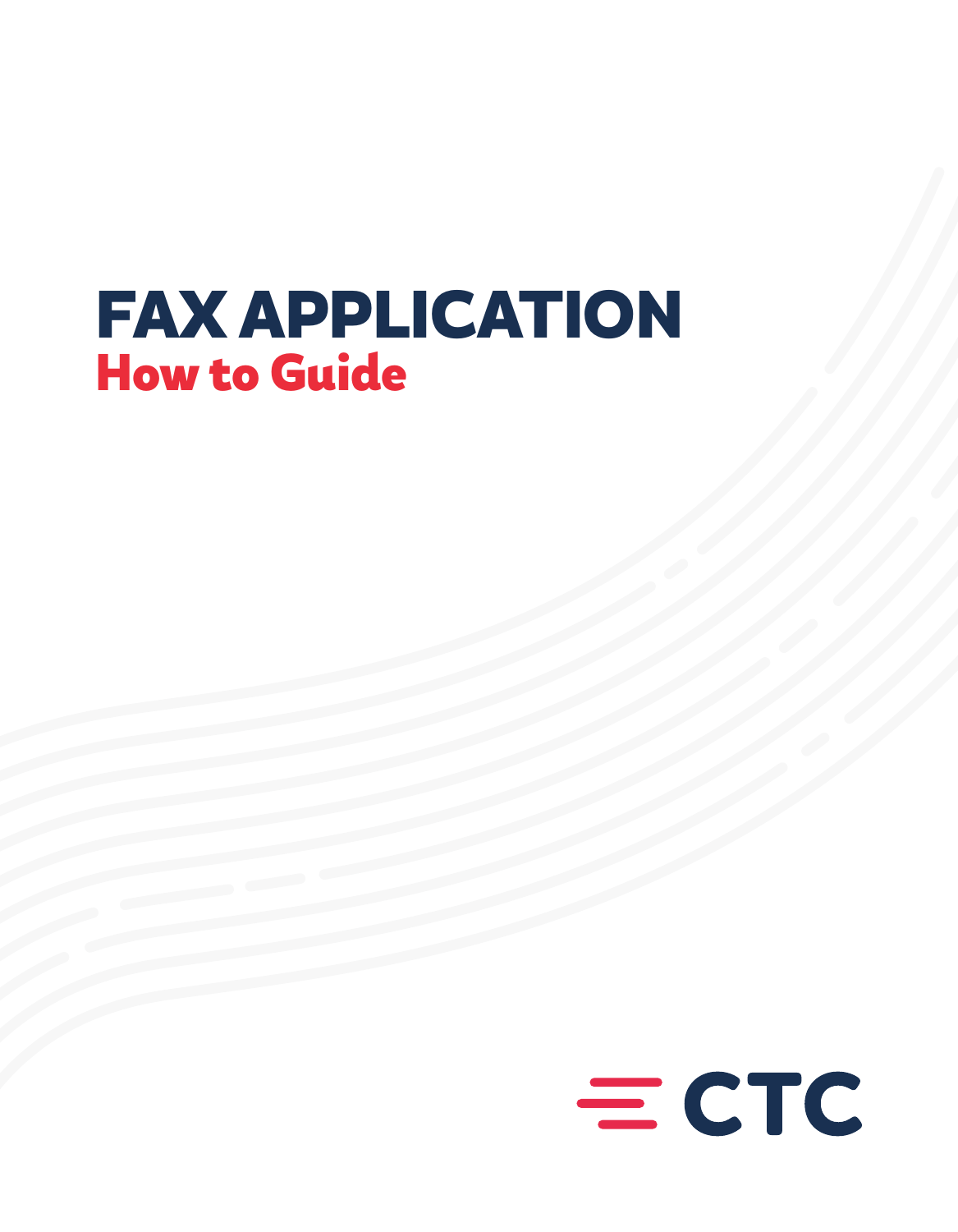# WELCOME TO CTC VFAX

Within this document, you will learn how to setup and manage your account, as well as to send and review received faxes.

#### **AFTER REQUESTING VFAX SERVICE**

After you have requested a VFAX service, our Provisioning team will begin building your user account within the system.

At the time your account is created, you will receive an email from 'noreply@ faxingportal.com'. (You may need to check your junk folders). This will include a link to finish setting up your account.

You will be asked to setup a password. Once you assign a password, you will be brought into your Fax Dashboard.

You can now access the VFAX service at fax.brainerd.net.

A CTC representative will email you directly once your number is fully operational within the VFAX platform. This can take a few days to become fully active.



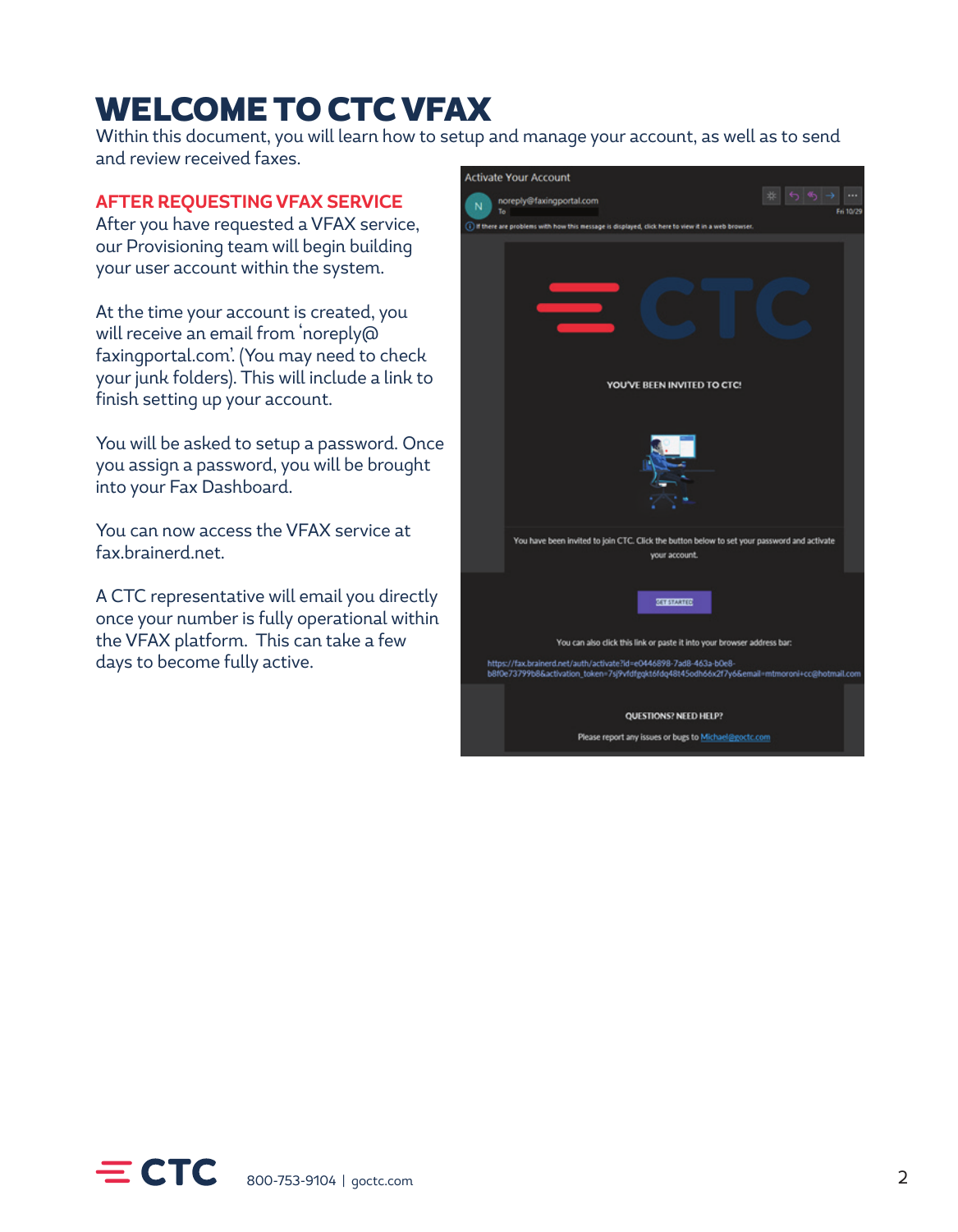## **PROFILE**

In the upper right, you will see your name with a drop down menu. Select the drop down arrow.

| $=$ CTC          | John Smith<br>€% Fax Dashboard<br>∸                |
|------------------|----------------------------------------------------|
| <b>Dashboard</b> | Profile<br>$\Theta$ Help<br>E Logout               |
| Received<br>Sent | $+$ NEW FAX                                        |
| Show unread only | O,<br>SORT BY Newest to Old<br>ŤJ<br><b>SEARCH</b> |

By clicking on 'Profile', you will have access to a number of items:

#### *Edit Profile*

This allows you to change the email address that you use to access your VFAX service, as well as the email address you receive your notifications at. You can also change the way your first or last name appears.

#### *Change Password*

This allows you to change your current password to access your VFAX service.

• Forgot your password? Access fax.brainerd.net and click on "Forgot your Password?" link.

### *Profile Details*

This will show you all of the fax numbers you have access to.

#### *Notifications*

This allows you to select the type of email notifications you will receive:

#### *Incoming Fax Email Notifications*

- Direct Fax lines Any direct fax line that you have will send you an email notification that you received a fax. If your fax line is a 'Non-Compliant' fax number, you will also receive a pdf attachment of the fax. If your fax line is 'Compliant', you will need to log in to fax.brainerd.net to retrieve the fax.
- Group fax lines Any group fax number that you have access to will send you an email that you received a fax. If your fax line is a 'Non-Compliant' fax number, you will also receive a pdf attachment of the fax. If your fax line is 'Compliant', you will need to log in to fax.brainerd.net to retrieve the fax.

 NOTE: By unclicking either of these, you will no longer receive those notifications of a received fax.

#### *Outgoing Fax Email Notifications*

• You can receive an email notification on any outgoing fax that you are associated with (direct or group fax lines).

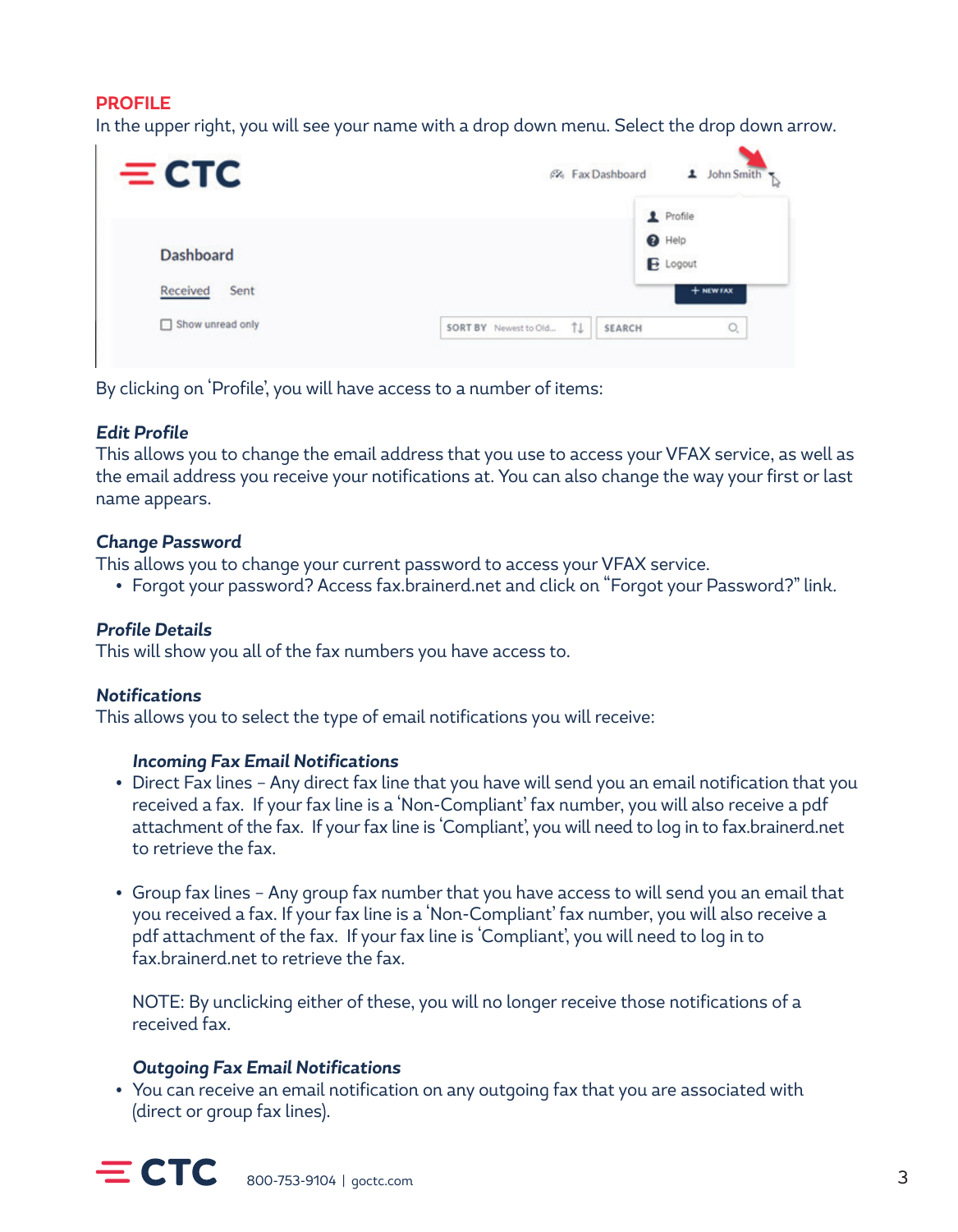# FAX DASHBOARD

The Fax Dashboard is your homepage in the application and where you will spend majority of your time. This page allows you to quickly toggle between your sent and received faxes for viewing while also providing access to sending new faxes.

When a fax is selected from your dashboard a window will slide out from the right side of the screen to reveal information about the fax. You can sort through the faxes from newest to oldest or vice versa and can choose to click the "show successful only" box to view only the faxes that completed successfully.

#### **RECEIVED**

The received page shows all faxing calls that were made to either your direct line or any of your group lines.

When taking a closer look at any of the received fax "windows" there are several pieces of information to notice. The "from" number, which in the picture below is 224-263-5774. Next, it shows that the fax was sent to Lexy's direct line since it says her



name under the "To". Finally, when looking at the right-hand side of the fax window, it shows the number of pages that were sent, the date and the time.

| Fax ID: 59663      |          |
|--------------------|----------|
| From: 224-263-5774 | 1 page   |
| To: Lexy Grey      | 04/01/21 |
| 出                  | 3:50 PM  |
|                    |          |

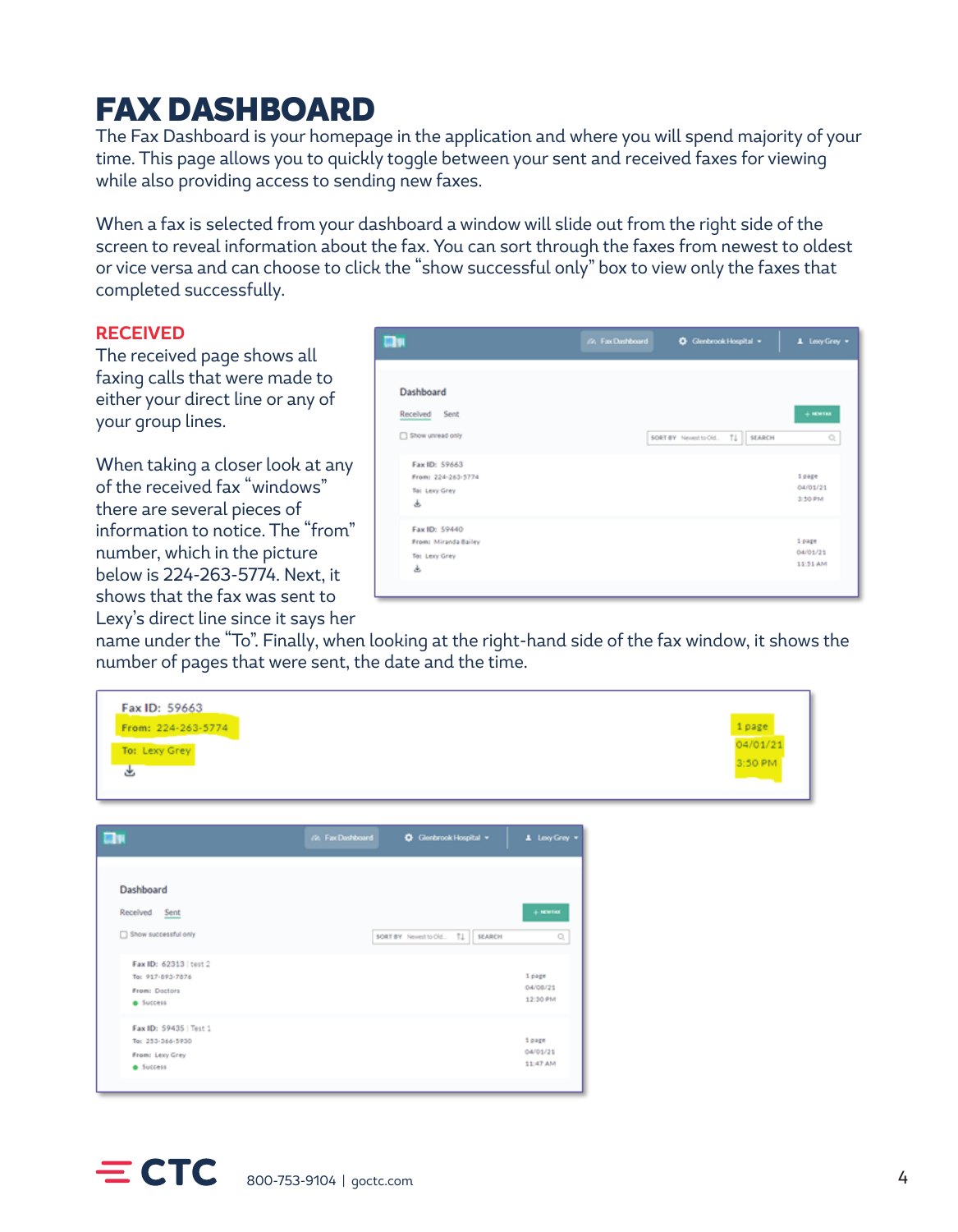### **SENT**

The send page might look the same at the received page with a couple of differences. First, sent faxes will show the name you have assigned them (please see explanation on "fax name" under the "sending a fax" section). Second, sent faxes will show the fax status and indicate if a fax was sent successfully or if it failed.

Clicking on any fax window on your dashboard provides you with additional information and meta-data about your fax. If the fax failed, you'll be able to see the reason for failure here. Additionally, you can resend faxes that are available via this screen by selecting the Resend Fax button.



**For a quick overview of the dashboard and onboarding click on the link:** https://www.loom.com/share/1e8036ff32d84aeabf6f9046fe091d72

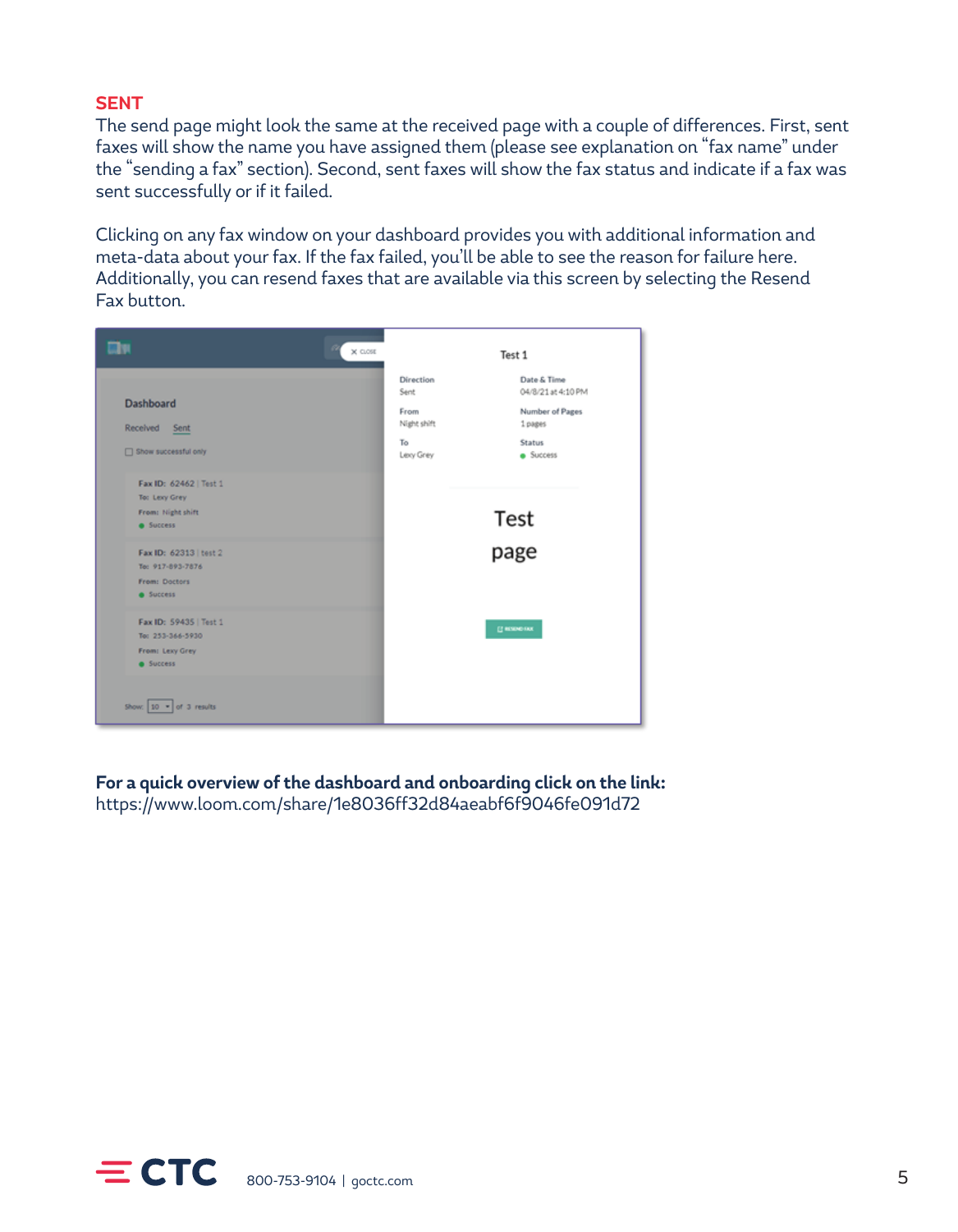#### **SENDING A FAX**

To send a fax select the +New Fax button on your dashboard. This button is available on both the send and the received version of the dashboard. Upon clicking the New Fax button, a window will appear on the right side of your screen.

|                                                          | 6% Fax Dashboard | ☆ Glenbrook Hospital ▼              | 1 Lexy Grey + |
|----------------------------------------------------------|------------------|-------------------------------------|---------------|
| <b>Dashboard</b><br>Sent<br>Received<br>Show unread only |                  | SORT BY Newest to Old    <br>SEARCH | $+$ NEWFAX    |

The application allows you to create an identifying name for your fax so that you can find the fax at a later time. This "Fax Name" is used internally for you only and will not appear on your fax.

| Compose a Fax                                                                                                                       |                                |  |
|-------------------------------------------------------------------------------------------------------------------------------------|--------------------------------|--|
| Fax Name:                                                                                                                           | Test 1                         |  |
| Send To:                                                                                                                            | 2533665930                     |  |
| Sond From:                                                                                                                          | Direct Line 1   224-263-57 X v |  |
| Upload Files:                                                                                                                       |                                |  |
| Supported Historyex jog.org pdf.doc.17, docs, edt, txt, Heni<br>Factivity 2024B realist many fact 200 page marketers. 20 Remaintent |                                |  |
|                                                                                                                                     | Drag & drop files:             |  |
| OR -                                                                                                                                |                                |  |
|                                                                                                                                     | <b>BROWN FILES</b>             |  |
|                                                                                                                                     |                                |  |
| 9060                                                                                                                                |                                |  |

After adding a "Fax Name", input the number that you want to send the fax To and select a number to use as your From number. You might have Direct Lines and Group Lines.

To add files to your fax you can either drag and drop files into the window or select the "Browse Files" button. The application supports twenty files to be added to a single fax. When ready, click send.

The application supports the following file formats:

- jpg/jpeg
- png
- pdf
- doc
- tif/tiff
- docx
- odt
- txt